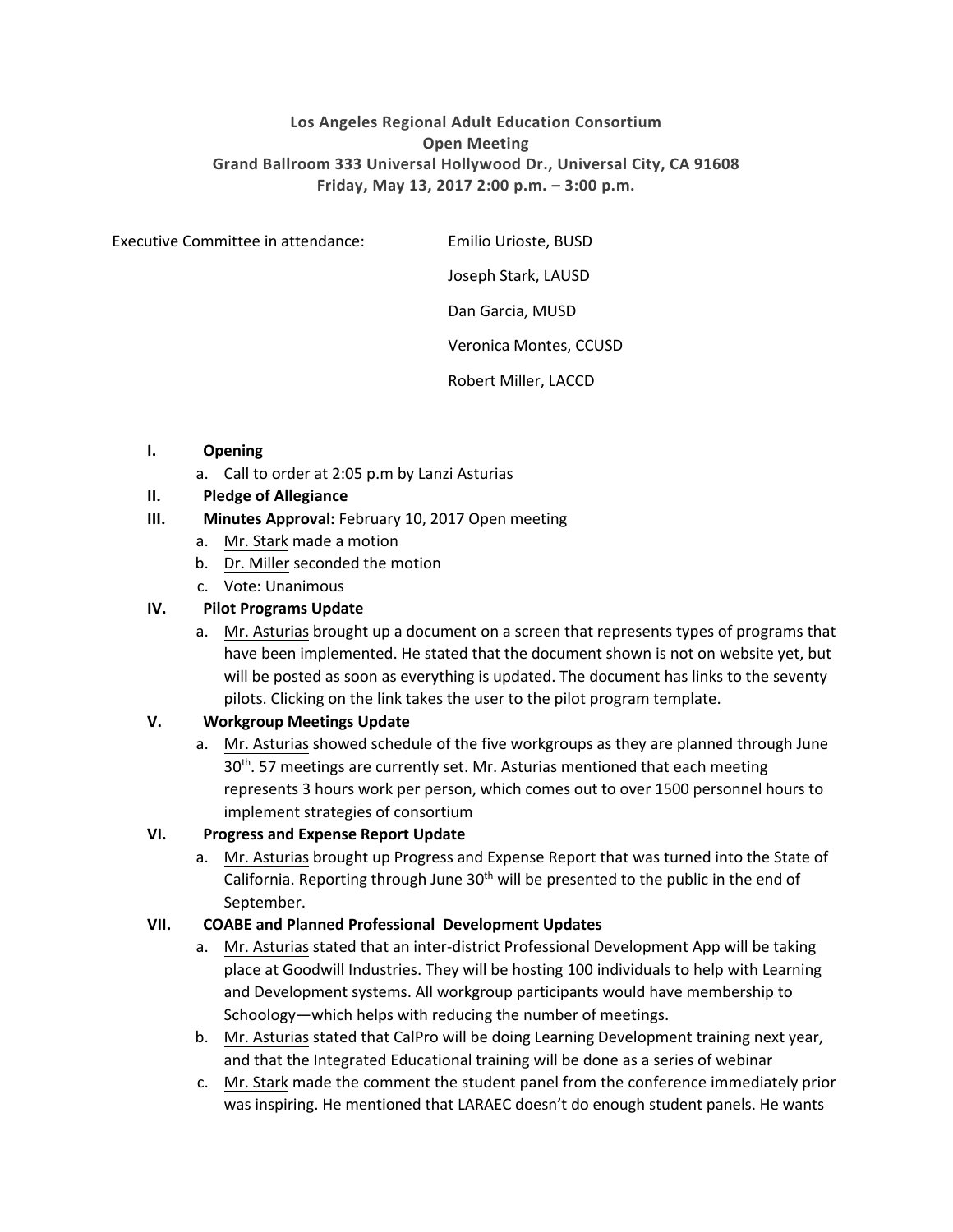the board to consider how they can expand opportunities for our student leaders. He thinks their ideas are very important to the consortium particularly as they head toward the next three-year planning period.

- d. Dr. Miller stated that there are a lot of potential mentorship opportunities through pilot programs. He wants the consortium to consider having events that are studentcentered, relate to them as individuals, and help them find potential mentorship opportunities.
	- i. Mr. Urioste stated that there is a COABE meeting on May 21, 2017 with 100 participants, including both team and workgroup members. He would be in favor of offering intra-consortium free workshops that could pull people from far and near
	- ii. Mr. Asturias mentioned that webinars would be able to get the information to people just as far away, without transportation costs
	- iii. Mr. Urioste would like to see a workshop for ESL students on using social media. It's a skillset that he feels could really help that population. He feels there could be free workshops advertised to our students.
- di. Mr. Asturias stated that the annual retreat will be due Oct 15<sup>th</sup>, 2017. The consortium is starting the next three year plan.
- dii. Yvette Fimbres was brought forward to give a rundown of the focus group preceding the open meeting. She stated that it will be very instrumental to planning, and presented the following findings from their focus group
	- i. There was a question about what job training programs they are interested in: students asked for CNA, pharmacy tech, medical billing
	- ii. There was a question about what times/days the students would be willing to come to school: students asked for more flexibility to expand to Saturdays and expand use of online curriculum
	- iii. There was a question about what makes it difficult for adults to come to school? Childcare was the most common answer. The students stated it was a barrier for themselves, friends, and family. Parking and transportation is the second most common answer.
	- iv. The final survey question asked if there was anything else they would like us to know. A recurring theme was that they would like to have an orientation that has an interest and skills survey to guide them in preparing a career pathway.
- diii. Mr. Garcia responded that one of the reasons that it is tough to get training in the healthcare field is that there is a higher cost for that training. He's grateful for the information, but it will be something that they have to plan as a consortium.
- div. Dr. Miller stated that there are always social needs that are barriers to education. Unfortunately, it's something that the consortium has never had enough funds to provide for covering all of the social needs. He would like to see an emphasis on partnerships with groups whose primary objective meets one or more of these social needs. Partnerships may build more effective service by letting each group focus on what they do best, and avoid the need for creating a brand new service from scratch—which ultimately is a less efficient use of resources.
- **VIII. Public comment**